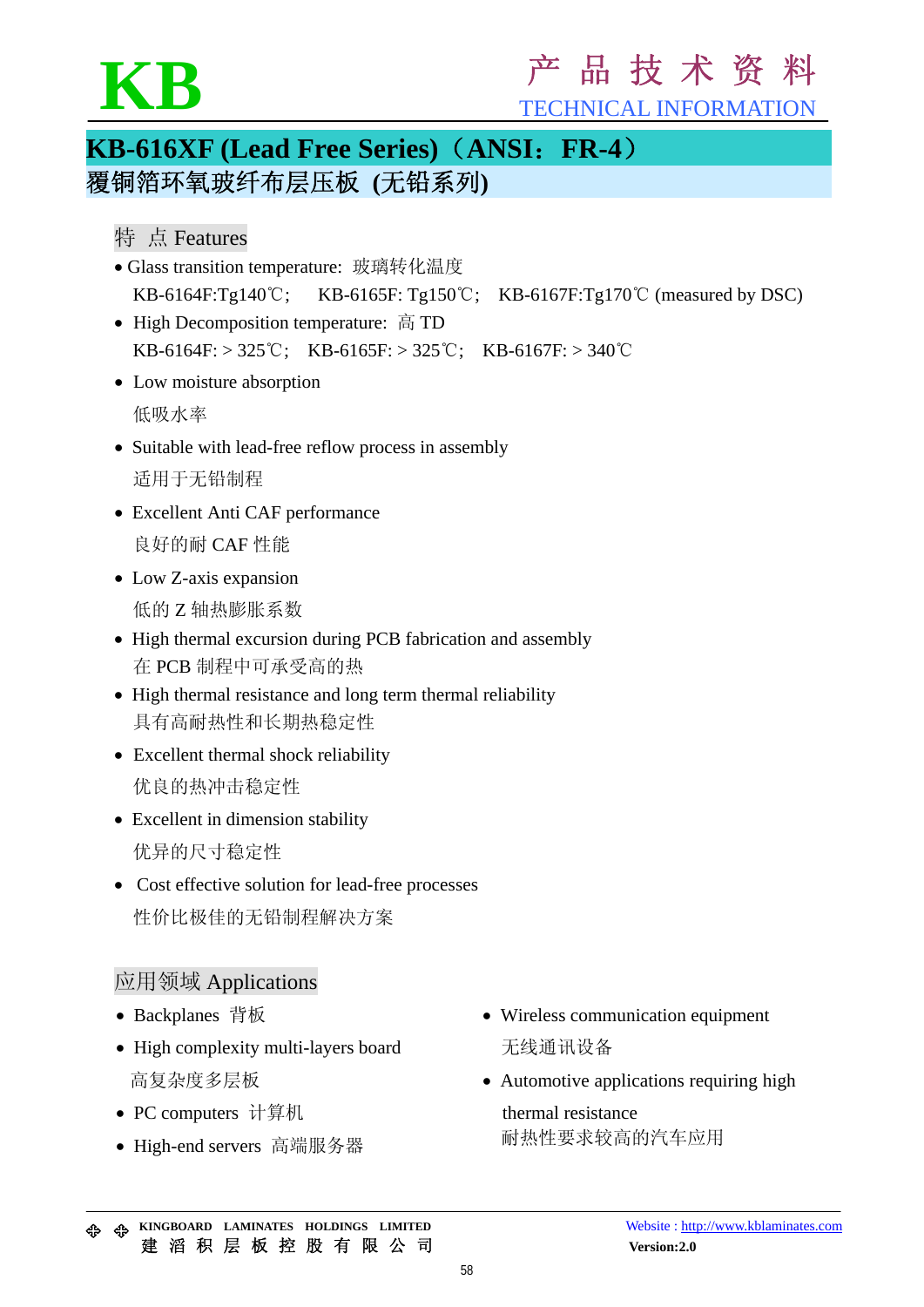

### **KB** <sup>产</sup> <sup>品</sup> <sup>技</sup> <sup>术</sup> <sup>资</sup> <sup>料</sup>

TECHNICAL INFORMATION

#### **KB-6165F** (**ANSI**:**FR-4**) 覆铜箔环氧玻纤布层压板

#### General Properties 一般特性

| <b>Test Item</b><br>测试项目            | Unit<br>单位        | Test<br>Method<br>(IPC-TM-<br>650) | <b>Test Condition</b><br>处理条件         | Specification<br>$(IPC-4101C/99)$<br>规格值 |                        | <b>Typical Value</b><br>典型值 |                         |
|-------------------------------------|-------------------|------------------------------------|---------------------------------------|------------------------------------------|------------------------|-----------------------------|-------------------------|
|                                     |                   | 测试方法                               |                                       | Thk<<br>$0.51$ mm                        | $Thk \geq$<br>0.51mm   | Thk<<br>$0.51$ mm           | $Thk \geq$<br>$0.51$ mm |
|                                     |                   |                                    | $125^{\circ}$ C                       | >0.70                                    | $\geq 0.70$            | 1.05                        | 1.13                    |
| Peel Strength (1 oz.)<br>铜箔剥离强度     | N/mm              | 2.4.8                              | Float 288°C/10 Sec                    | $\geq 0.80$                              | $\geq$ 1.05            | 1.22                        | 1.39                    |
|                                     |                   |                                    | After process solution                | $\geq 0.55$                              | $\geq 0.80$            | 0.87                        | 0.96                    |
| Flammability<br>燃烧性                 | Rating            | <b>UL94</b>                        | $E-24/23$                             | <b>UL94 V-0</b>                          |                        | $V-0$                       |                         |
| Thermal stress<br>热应力               | Cycles            | 2.4.13.1                           | Float288°C/10Sec<br>unetched          | $\geqslant$ 3                            |                        | 15                          |                         |
| Glass Transition (Tg)<br>玻璃化转变温度    | $^\circ\!{\rm C}$ | 2.4.25                             | $E-2/105$<br><b>DSC</b>               | $\geq$ 150                               |                        | 150                         | $155 \pm 5$             |
|                                     |                   | 2.5.17.1                           | $C-96/35/90$                          | $\geq$ 1.0 $\times$ 10 <sup>4</sup>      |                        | $2.7 \times 10^{7}$         |                         |
| <b>Surface Resistivity</b><br>表面电阻  | $M\Omega$         |                                    | After moisture<br>resistance          |                                          | $\geq 1.0 \times 10^4$ |                             | $8.4 \times 10^{7}$     |
|                                     |                   |                                    | At elevated temperature<br>$E-24/125$ | $\geq 1.0 \times 10^3$                   | $\geq 1.0 \times 10^3$ | $5.4 \times 10^7$           | $5.7 \times 10^7$       |
|                                     | $M\Omega$ -cm     | 2.5.17.1                           | $C-96/35/90$                          | $\geq 1.0 \times 10^6$                   |                        | $2.6 \times 10^{10}$        |                         |
| <b>Volume Resistivity</b><br>体积电阻   |                   |                                    | After moisture<br>resistance          |                                          | $\geq 1.0 \times 10^4$ |                             | $5.8 \times 10^7$       |
|                                     |                   |                                    | At elevated temperature<br>$E-24/125$ | $\geq 1.0 \times 10^3$                   | $\geq 1.0 \times 10^3$ | $3.2 \times 10^{10}$        | $8.3 \times 10^{8}$     |
| Flexural Strength<br>抗弯强度           | $N/mm^2$          | 2.4.4                              | Warp                                  |                                          | >415                   |                             | 519                     |
|                                     |                   |                                    | Fill                                  |                                          | $\geq$ 345             |                             | 443                     |
| Dielectric breakdown<br>介质击穿        | kV                | 2.5.6                              | D-48/50+D0.5/23                       |                                          | $\geq 40$              |                             | 60                      |
| Dielectric strength<br>介质强度         | kV/mm             | 2.5.6.2                            | $D-48/50+D0.5/23$                     | $\geqslant$ 29                           |                        | 65                          |                         |
| Dielectric Constant<br>介电常数         |                   | 2.5.5.2                            | Etched/@1 MHZ                         | $\leq 5.4$                               |                        | $4.8 \sim 5.0$              |                         |
| <b>Loss Tangent</b><br>介质损耗         |                   | 2.5.5.2                            | Etched/ $(a)$ 1 MHZ                   | $\leq 0.035$                             |                        | 0.017                       |                         |
| <b>Arc</b> Resistance<br>耐电弧性       | Sec               | 2.5.1                              | $D-48/50+D-0.5/23$                    | $\geq 60$                                |                        | 121                         |                         |
| Water Absorption<br>吸水率             | $\frac{0}{0}$     | 2.6.2.1                            | $D-24/23$                             |                                          | $\leq 0.5$             | 0.080                       | 0.082                   |
| CTE/Z-Axis<br>Expansion<br>Z-轴热膨胀系数 | $ppm/\text{^cC}$  | 2.4.24                             | Alpha 1                               |                                          | $\leq 60$              |                             | 49                      |
|                                     |                   |                                    | Alpha 2                               |                                          | $≤300$                 |                             | 238                     |
|                                     | $\frac{0}{0}$     |                                    | 50-260°C                              |                                          | $\leq 3.5$             |                             | 3.2                     |
| $T-260$                             | min               | 2.4.24.1                           | <b>TMA</b>                            |                                          | $\geqslant$ 30         |                             | 117                     |
| T-288                               | min               | 2.4.24.1                           | <b>TMA</b>                            |                                          | $\geqslant$ 5          |                             | 23.5                    |
| $T-300$                             | min               | 2.4.24.1                           | <b>TMA</b>                            |                                          | <b>AABUS</b>           |                             | 10.3                    |
| TD                                  | $^\circ\!{\rm C}$ | 2.4.24.6                           | <b>TGA</b>                            |                                          | 325                    |                             | 334                     |

Remarks: Typical values for reference only 注: 典型值只作参考

A = Keep the specimen originally without any process 保持原样,不作处理

C = Temperature and humidity conditioning 在恒温恒湿的空气中处理

D = Immersing in distilled water with temperature control 浸在恒温的水中处理

E = Temperature conditioning 在恒温的空气中处理

**KINGBOARD LAMINATES HOLDINGS LIMITED** Website : http://www.kblaminates.com

建 滔 积 层 板 控 股 有 限 公 司 **Version: 2.1**